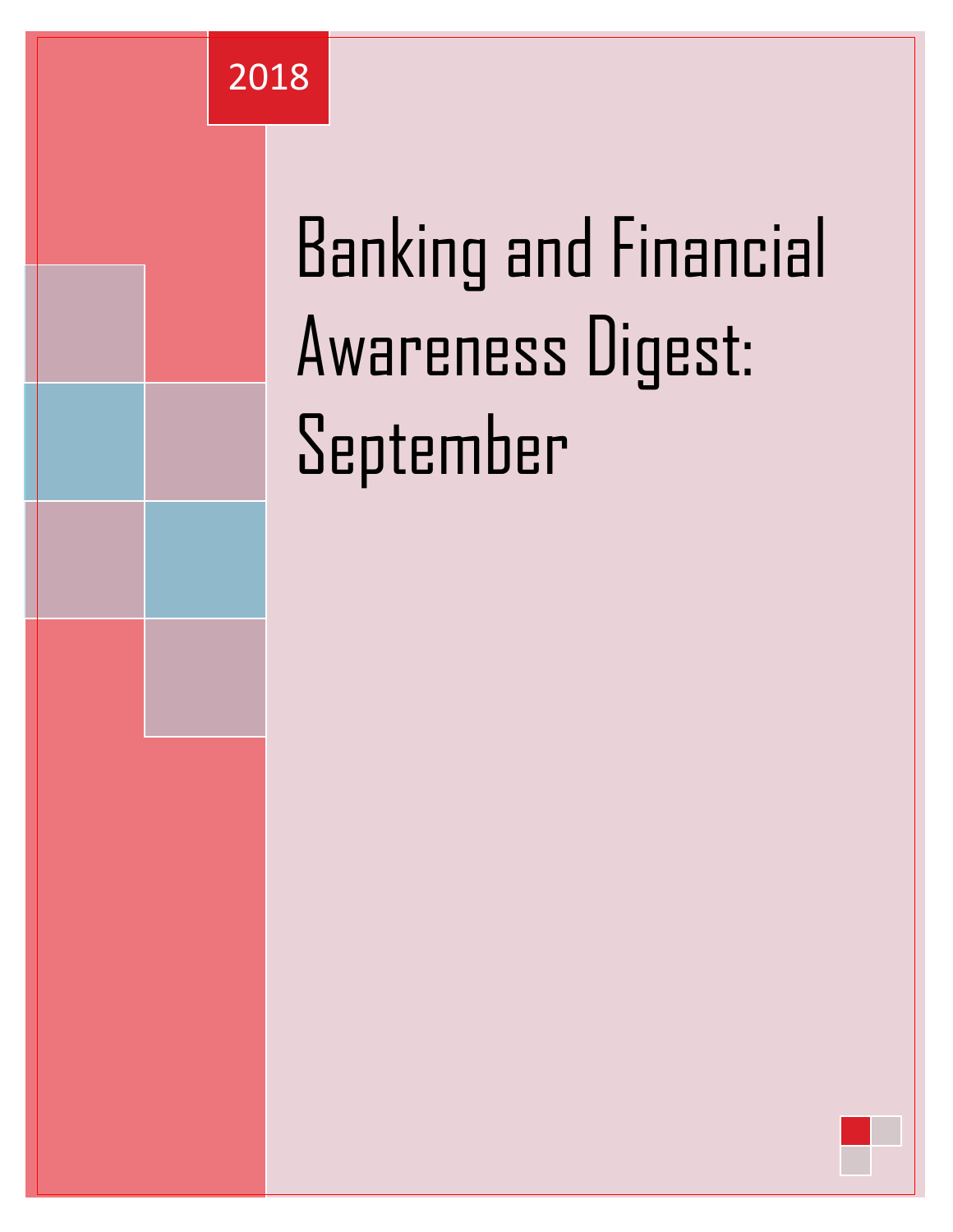#### **CONTENTS**

| 99.30% of demonetized money worth Rs.15.31 lakh crore back in the system: RBI annual report 3                   |
|-----------------------------------------------------------------------------------------------------------------|
| \$375 Million Loan agreement signed by ADB & India to improve irrigation in Madhya Pradesh  3                   |
| \$346 Million Loan signed by Government of India and ADB to improve 419 km of State Highways in Karnataka3      |
|                                                                                                                 |
| NABARD has sanctioned Rs 335 crore under the Rural Infrastructure Development Fund (RIDF) to West Bengal        |
|                                                                                                                 |
|                                                                                                                 |
| Government doubles monetary limit for filing cases in Debt Recovery Tribunals (DRT) to 20 lakh rupees 5         |
|                                                                                                                 |
|                                                                                                                 |
|                                                                                                                 |
| IPPB ties up with Financial Software and Systems (FSS) to create payments network for unorganized retail  7     |
| LIC launches group insurance scheme for Central Depository Services (CDSL) demat account holders 7              |
|                                                                                                                 |
|                                                                                                                 |
| India & the World Bank signed loan for US\$ 74 Million for Uttarakhand Workforce Development Project            |
|                                                                                                                 |
|                                                                                                                 |
|                                                                                                                 |
|                                                                                                                 |
| RBI shortlisted 5 IT firms for implementation of Centralised information and Management System (CIMS)  9        |
|                                                                                                                 |
|                                                                                                                 |
| RBI eased cash reserve rules to allow banks to get increased liquidity from statutory liquidity ratio (SLR)  10 |
|                                                                                                                 |
| ADB approves US \$150 million loan for establishing first multi-skills park in Madhya Pradesh 11                |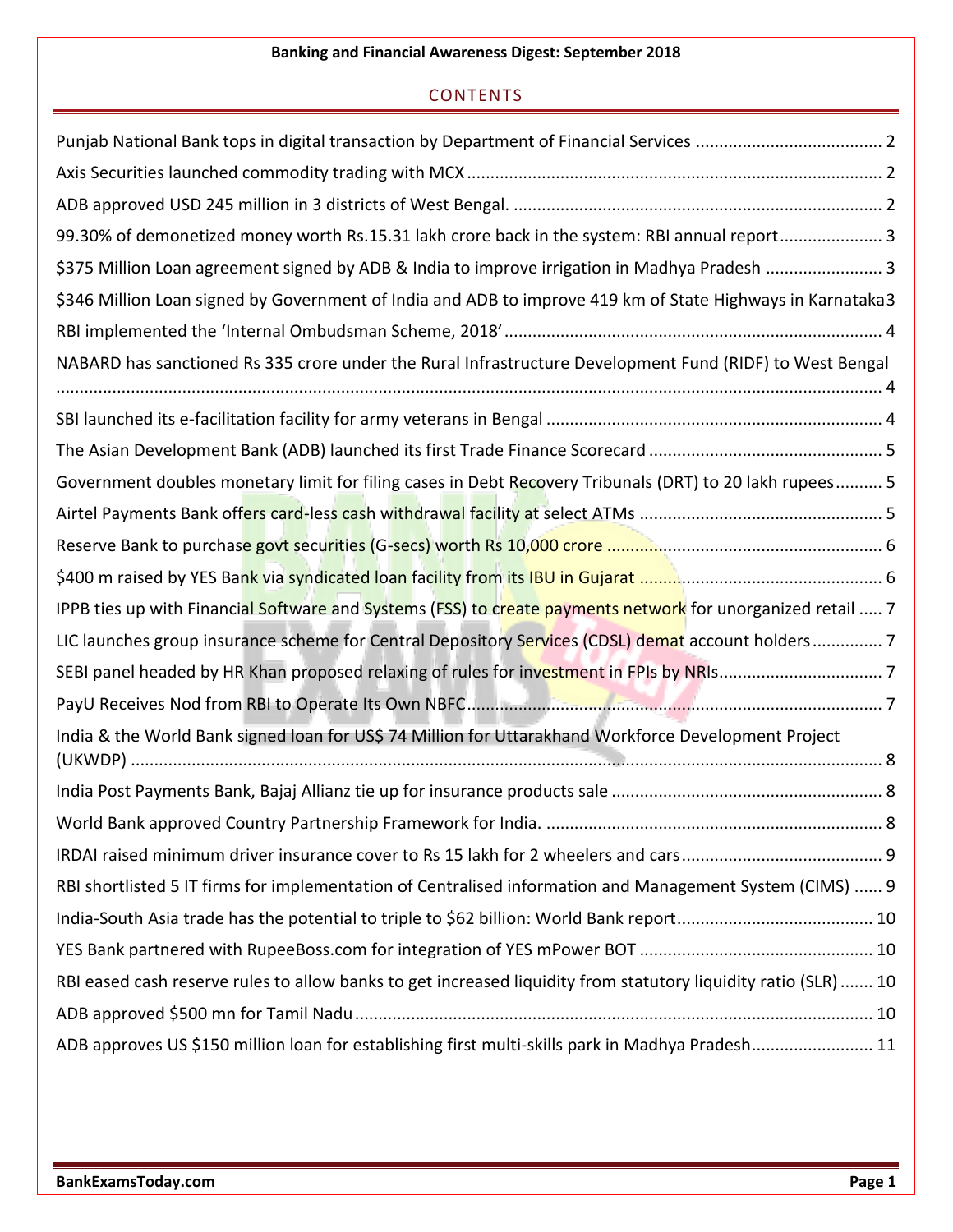## **MONTHLY BANKING AND FINANCIAL A W A R EN ES S : S EPT EM B ER 2 0 1 8**

### <span id="page-2-0"></span>PUNJAB NATIONAL BANK TOPS IN DIGITAL TRANSACTION BY DEPARTMENT OF FINANCIAL SERVICES

- Rated sixth overall amongst all banks in India for digital performance.
- Also average percentage of technical declines is only 0.83 per cent of total transactions which is an achievement in itself.
- Bank is adopting three pronged to climb out of its losses by selling its
	- o non-core assets,
	- o aggressive sale of its non-performing assets (NPAs) and recoveries.
- **Punjab National Bank**
	- o **Headquarters:** New Delhi
	- o **CEO:** Sunil Mehta
	- o **Tagline:** A name you can bank upon

#### AXIS SECURITIES LAUNCHED COMMODITY TRADING WITH MCX

- <span id="page-2-1"></span>• First bank subsidiary to enter the commodity broking business.
- At present, all existing Axis Direct customers can trade in 29 commodity futures and five options contracts through a one-time online registration process, which cover bullion, industrial metals, energy and agricultural segments.
- It has expanded its overall investment product which includes equities, mutual funds, SIPs, IPOs, derivatives, bonds, NCDs, ETFs, company fixed deposits and overseas trading.
- **Axis Bank**
	- o **Headquarters:** Mumbai
	- o **CEO:** Shikha Sharma

#### ADB APPROVED USD 245 MILLION IN 3 DISTRICTS OF WEST BENGAL.

- <span id="page-2-2"></span>For providing safe, sustainable, and inclusive drinking water service.
- Also provide continuous potable water through metered connections to about 390,000 individual households in three districts of North 24 Parganas, Bankura and Purba Medinipur.
- Total project cost is \$349 million, for which
- \$240 million loan will provide by ADB
- \$3 million from the Japan Fund for Poverty Reduction, financed by the Government of Japan.
- \$106 million loan will provide by The West Bengal government.
- Project will use a high-technology based smart water management system, a first for large scale rural water schemes in India, and Water will be provided through bulk water systems, consisting of intakes, water treatment plants, and transmission mains.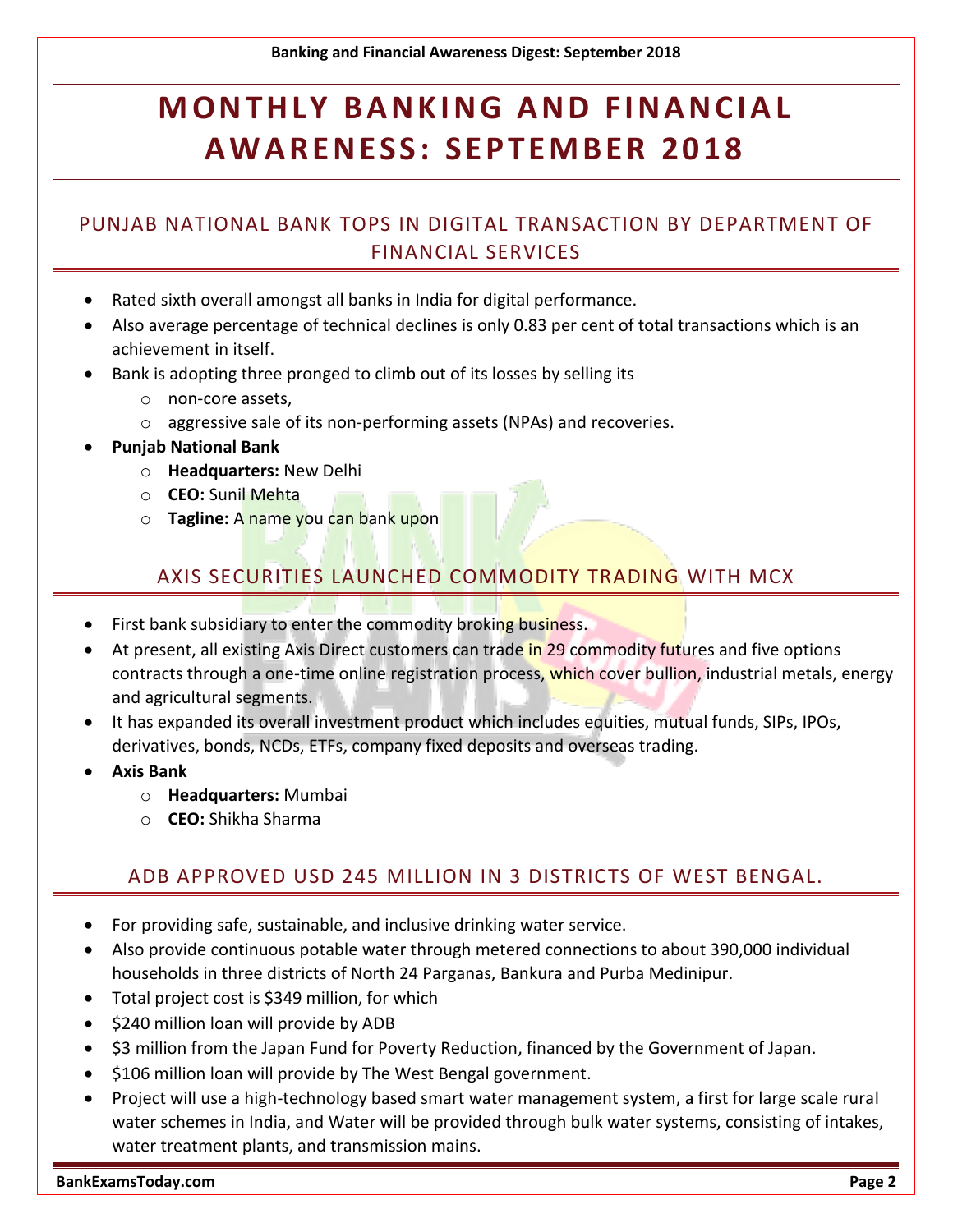- Project is due for completion in June 2024.
- **West Bengal**
	- o **Capital:** Kolkata
	- o **Chief minister:** Mamata Banerjee

### <span id="page-3-0"></span>99.30% OF DEMONETIZED MONEY WORTH RS.15.31 LAKH CRORE BACK IN THE SYSTEM: RBI ANNUAL REPORT

- Since November 8, 2016 Rs 15.31 lakh crore worth currency notes have now been returned of the total Rs 15.41 lakh crore.
- Rs 10,720 crore of the currency did not return to the banking system.
- From the earlier 'Notes issued' segment which was a part of liability, the amount has been shifted to the central bank's 'Other Liabilities and Provisions' segment.
- 37.7 per cent increased in value of banknotes in circulation over the year to Rs 18.03-lakh crore at End-March 2018 and volume of banknotes, increased by 2.1 per cent.
- <span id="page-3-1"></span>RBI spend total Rs 4,912 crore on security printing during the FY18 against Rs 7,965 crore in 2016-17.

#### \$375 MILLION LOAN AGREEMENT SIGNED BY ADB & INDIA TO IMPROVE IRRIGATION IN MADHYA PRADESH

- For doubling farmers' income in Madhya Pradesh by expanding irrigation networks and system efficiency.
- Funds will be used to develop a large-scale pressurized and automated irrigation system for boosting irrigation efficiency.
- It will focus on two large irrigation systems.
	- o The Kundalia irrigation project: develop 125,000 ha of new and highly efficient and climate resilient irrigation networks and help farmers to adopt micro-irrigated agriculture including high-value crops.
	- o Sanjay Sarovar Irrigation Project: prepare a comprehensive modernization feasibility study and other preparatory work for a soundly designed project.
- **Madhya Pradesh**
	- o **Capitals:** Bhopal, Jabalpur (Judiciary)
	- o **Chief minister:** Shivraj Singh Chouhan
	- o **Governor:** Anandiben Patel
- **Asian Development Bank**
	- o **Headquarters:** Mandaluyong, Philippines
	- o **President:** Takehiko Nakao
	- o **Founded:** 19 December 1966
	- o **Membership:** 67 countries

#### <span id="page-3-2"></span>\$346 MILLION LOAN SIGNED BY GOVERNMENT OF INDIA AND ADB TO IMPROVE 419 KM OF STATE HIGHWAYS IN KARNATAKA

**BankExamsToday.com Page 3**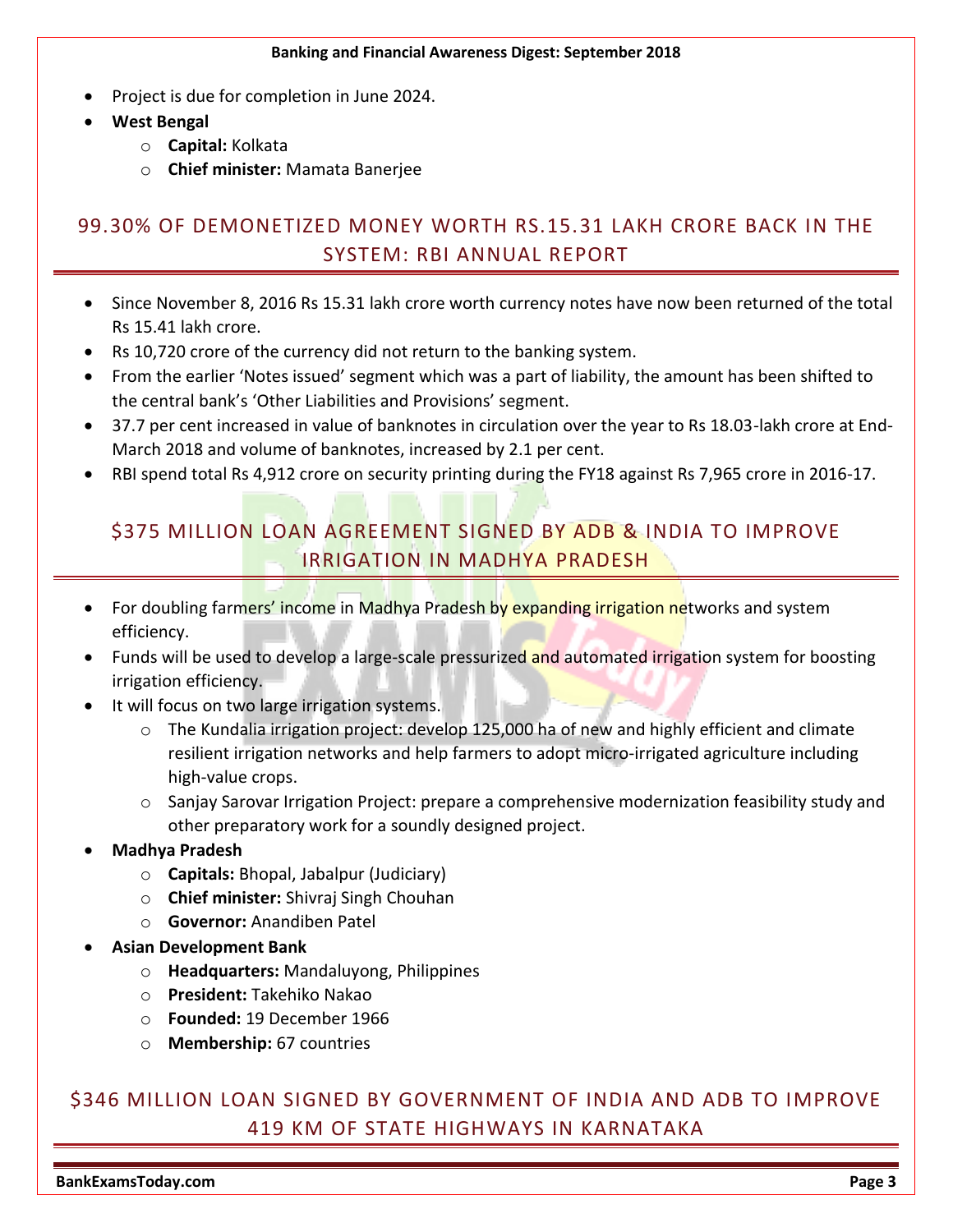- Enhance connectivity and access to economic centers across 12 districts in Karnataka.
- Ongoing road improvement project financed by ADB with a loan of \$315 million is upgrading about 615 km of state roads.
- The Karnataka State Highways Improvement III Project will upgrade about 419 km of state highways to two and four lanes with paved shoulders, and will reconstruct, widen, and strengthen culverts and bridges.

### RBI IMPLEMENTED THE 'INTERNAL OMBUDSMAN SCHEME, 2018'

- <span id="page-4-0"></span> Scheduled commercial banks (except Regional rural banks) with more than 10 branches to appoint an internal ombudsman (IO), directed by Reserve Bank of India.
- **Ombudsman –**
	- $\circ$  A person officially charged with investigating and addressing public complaints or violation of rights.
	- o Banks in India had an internal ombudsman but they were mostly appointed from within bank staff and did not have statutory powers.
	- $\circ$  Under section 35 A of the Banking Regulation Act, 1949, RBI gives ombudsman statutory powers.
- The internal ombudsman scheme is for strengthening the internal grievance of banks and ensuring that the complaints of the customers are redressed.
- This scheme will be monitored by the bank's internal audit mechanism apart from regulatory oversight by RBI.
- Tenure of the IO cannot be more than five years and it is not open to reappointment.
- **Reserve Bank of India**
	- o **Headquarters:** Mumbai
	- o **Governor:** Urjit Patel

## <span id="page-4-1"></span>NABARD HAS SANCTIONED RS 335 CRORE UNDER THE RURAL INFRASTRUCTURE DEVELOPMENT FUND (RIDF) TO WEST BENGAL

- Fund was allotted in August 2018, and will be used for 158 minor irrigation projects and 23 flood protection projects.
- Minor irrigation projects will benefit 20,506 hectares, with 3.09 lakh population in 699 villages of 22 districts.
- Cumulative RIDF loan assistance to West Bengal government in 2018 amounts to Rs 1,172.16 crore.
- **National Bank for Agriculture and Rural Development (NABARD)**
	- o **Founded:** 12 July 1982
	- o **Headquarters:** Mumbai
	- o **Agency executive:** Harsh Kumar Bhanwala (Chairman)

### <span id="page-4-2"></span>SBI LAUNCHED ITS E-FACILITATION FACILITY FOR ARMY VETERANS IN BENGAL

Key features:

**BankExamsToday.com Page 4**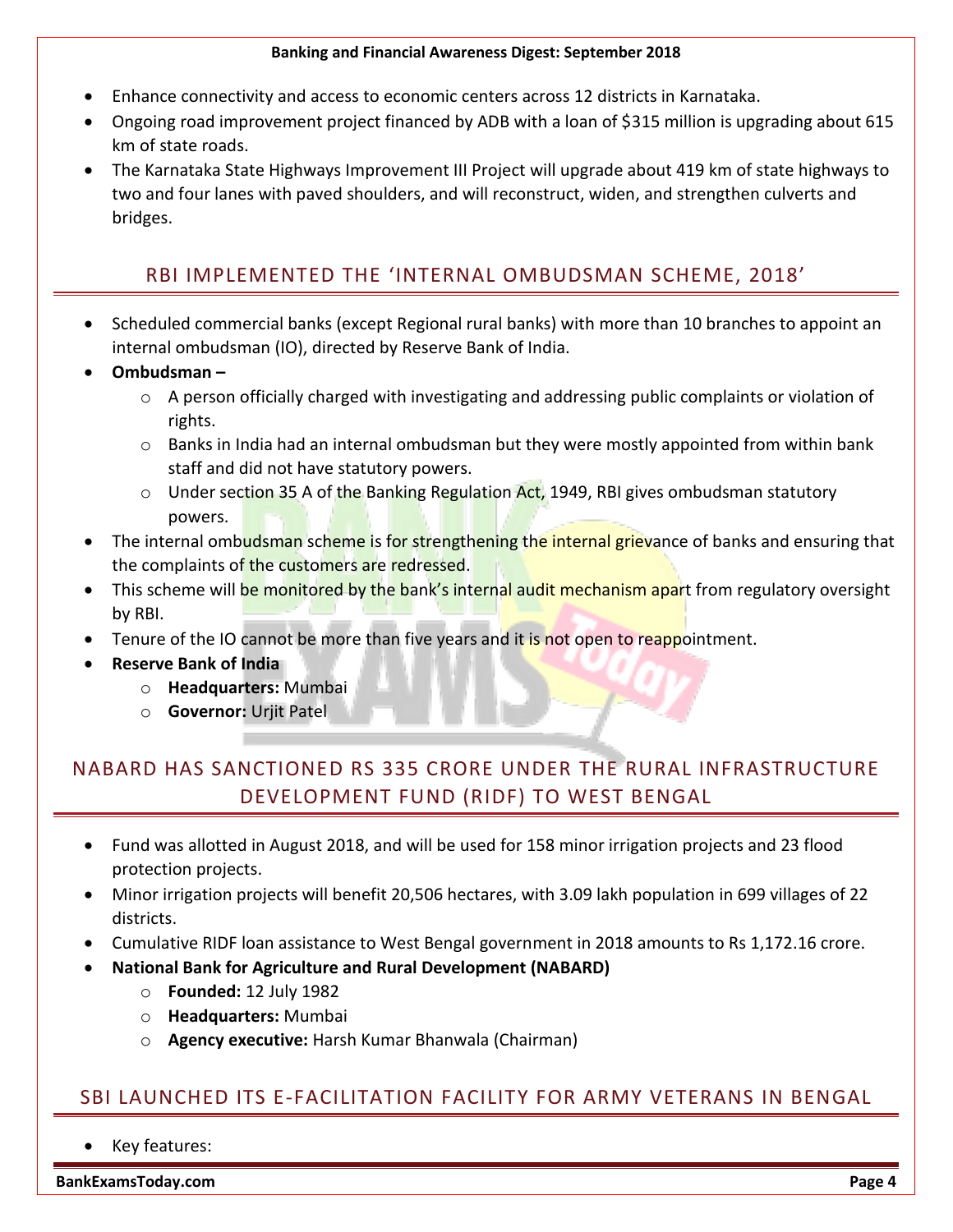- o Facilitating the process of resolution of pension cases.
- o Fast-tracking pension issues for pension-related grievance of veterans/ veer naris/ next of kin.
- o Caters cash drawal and automated passbook updation.

#### **State Bank of India**

- o **Chairperson:** Rajnish Kumar
- o **Headquarters:** Mumbai
- o **Founded:** 1 July 1955

#### <span id="page-5-0"></span>THE ASIAN DEVELOPMENT BANK (ADB) LAUNCHED ITS FIRST TRADE FINANCE **SCORECARD**

- For addressing market gaps stemming from the unintended consequences of global measures to fight money-laundering and terrorism.
- Also this will open a channel of dialogue among stakeholders to help prevent crime and terrorism while financing growth and job creation.
- **Scores are assigned on two levels**
	- o A macro level to identify characteristics of effective regulation that could be strengthened
	- $\circ$  A micro transactional level to highlight specific challenges that can be addressed in the shorter term.

#### **Focuses on**

- o Issues related to the interpretation,
- o Implementation,
- o Compliance with regulations designed
- **Asian Development Bank (ADB)**
	- o **Headquarters:** Mandaluyong, Philippines
	- o **President:** Takehiko Nakao
	- o **Founded:** 19 December 1966
	- o **Membership:** 67 countries

#### <span id="page-5-1"></span>GOVERNMENT DOUBLES MONETARY LIMIT FOR FILING CASES IN DEBT RECOVERY TRIBUNALS (DRT) TO 20 LAKH RUPEES

- Bank or financial institution or a consortium of banks or financial institutions cannot approach, if the amount due is less than Rs. 20 lakhs.
- This is for reducing pendency of cases in DRTs. There are 39 DRTs in India.

#### <span id="page-5-2"></span>AIRTEL PAYMENTS BANK OFFERS CARD-LESS CASH WITHDRAWAL FACILITY AT SELECT ATMS

- Airtel has partnered with Empays for this, to enable Instant Money Transfer (IMT) for its account holders.
- At present the facility is available for Airtel Payments Bank account holders at over 20,000 IMT-enabled ATMs in India and will cover more than 100,000 ATMs.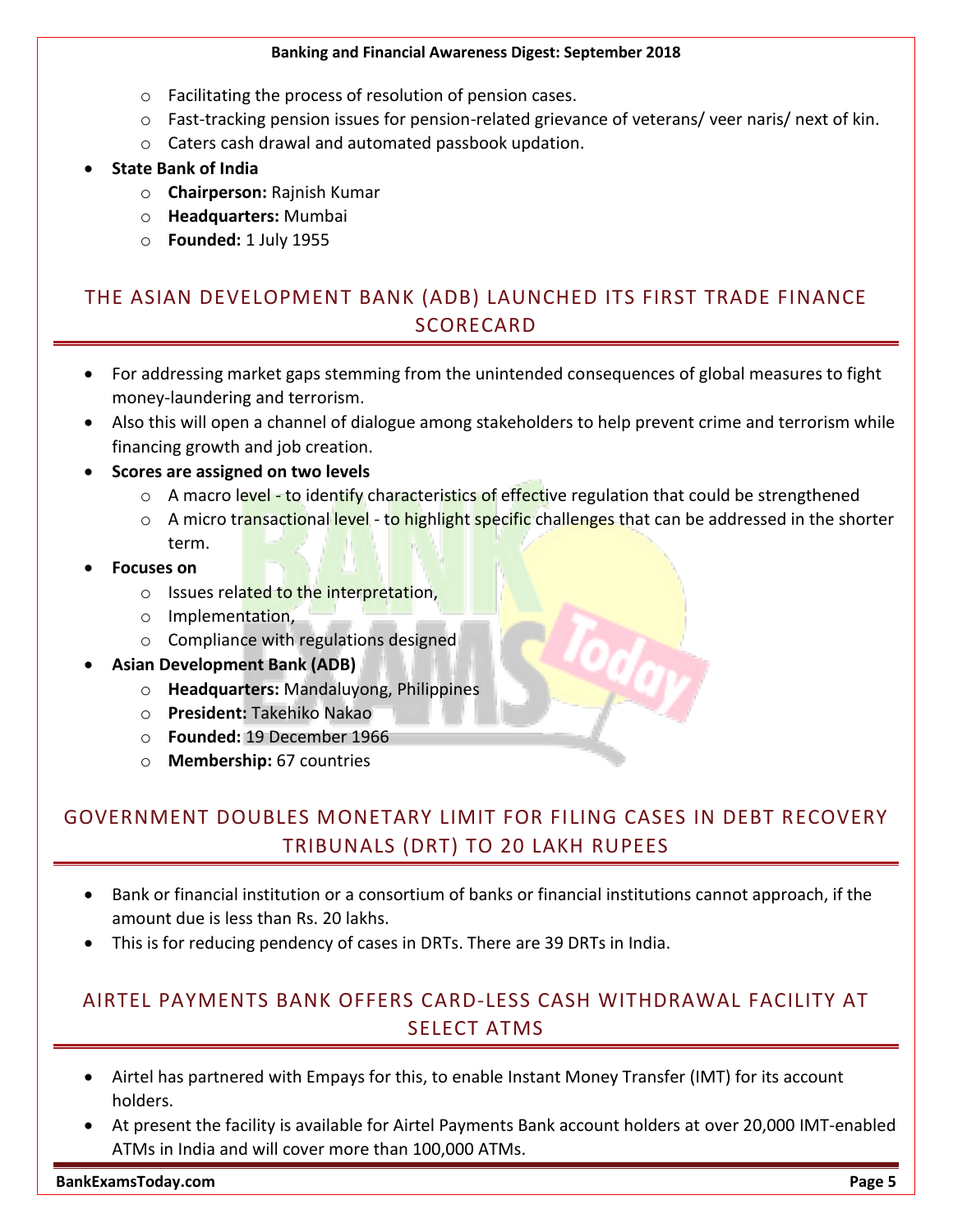- Instant Money Transfer (IMT) service can be accessed by account holders via USSD (\*400#) and MyAirtel app.
- The first two self-withdrawal transactions will be free, but after that a transaction fee of Rs. 25 will be charged.
- **Airtel Payments Bank**
	- o **CEO:** Anubrata Biswas
	- o **Founded:** 2016
	- o **Headquarters:** New Delhi India
	- o **Parent:** Bharti Airtel Limited

## <span id="page-6-0"></span>RESERVE BANK TO PURCHASE GOVT SECURITIES (G-SECS) WORTH RS 10,000 **CRORE**

- This move aimed at inducing liquidity in the system.
- Through Open Market Operations (OMO), purchase of the government securities will be done.
- Eligible participants have to submit their offers in electronic format on the RBI's Core Banking Solution (E-Kuber) system.
- Also buy securities having five different maturity dates (maturing in 2020, 2022, 2027, 2030, and 2042).

## <span id="page-6-1"></span>\$400 M RAISED BY YES BANK VIA SYNDICATED LOAN FACILITY FROM ITS IBU IN GUJARAT

- It reinforces the bank's ability to raise substantial foreign currency resources through various product instruments at a competitive price.
- Amounts are nearly **<b>E2,900 crores; funds will be used to support IFSC Banking Unit (IBU's)** growth.
- IBU has crossed \$3 billion balance sheet within three years of starting operations at GIFT City, by YES Bank.
- 3-year loan facility involves a syndication led by 8 firms, which are:
	- o Bayerische Landesbank,
	- o Commerzbank,
	- o CTBC Bank,
	- o First Abu Dhabi Bank PJSC,
	- o Korea Development Bank,
	- o State Bank of India,
	- o United Overseas Bank and
	- o Westpac Banking Corporation,
- Bank has also raised USD 400 million through two syndicated loan transactions in Taiwan and Japan in November 2017, which are
	- o \$250 million from Taiwanese banks
	- o \$150 million) from Japan.
- **Yes Bank:**
	- o **Headquarters:** Mumbai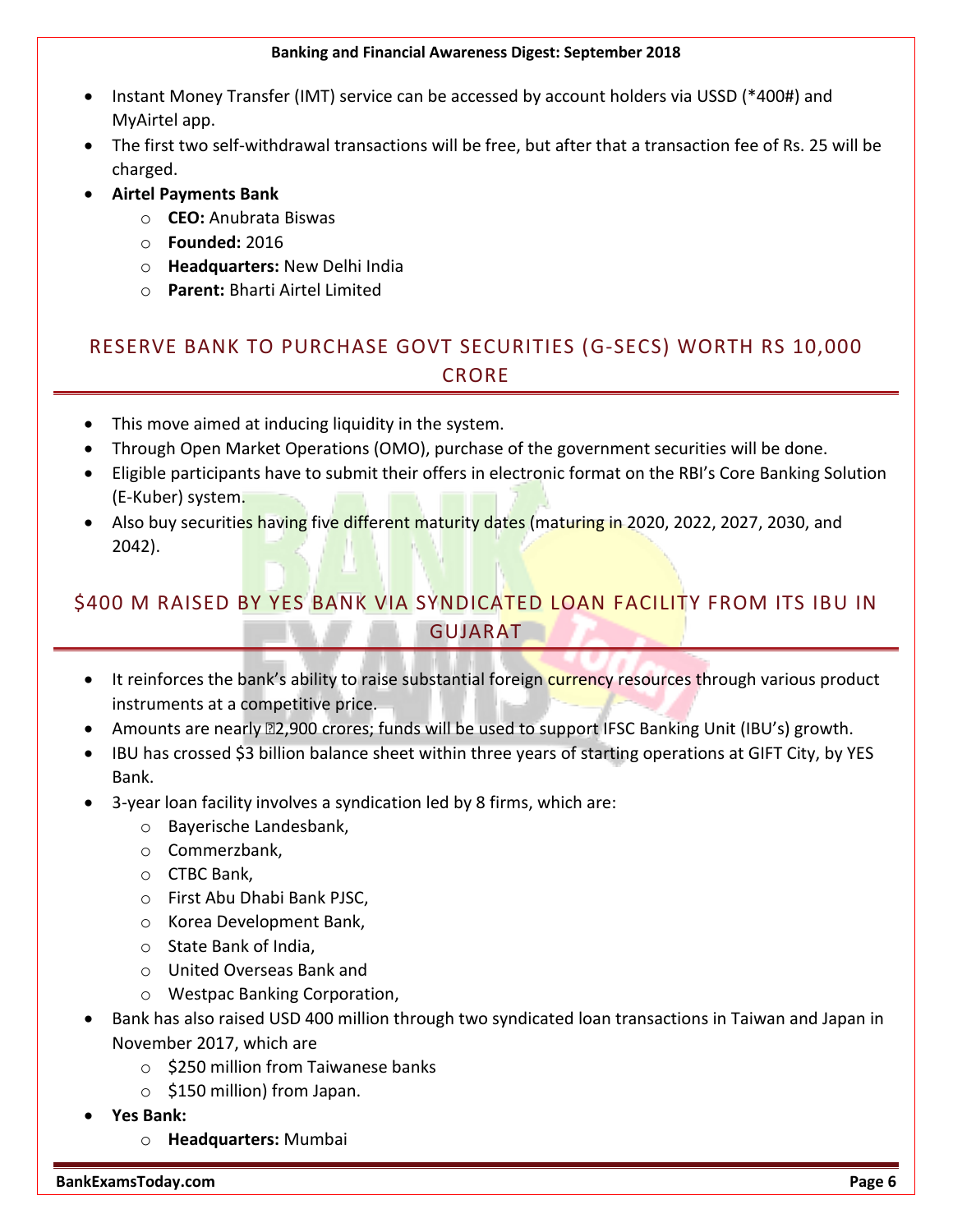- o **CEO:** Rana Kapoor
- o **Tagline:** Experience our Expertise.

#### <span id="page-7-0"></span>IPPB TIES UP WITH FINANCIAL SOFTWARE AND SYSTEMS (FSS) TO CREATE PAYMENTS NETWORK FOR UNORGANIZED RETAIL

- This will help India Post provide affordable, quality banking and payment services to its customers.
- Over any channel online, unified payments interface (UPI), quick-response (QR) codes, Aadhaar and IPPB accounts, micro-merchants are able to accept payments.
- Plans of creating a QR based payments acceptance network for unorganized retail sector mainly at the rural parts of the country.

## <span id="page-7-1"></span>LIC LAUNCHES GROUP INSURANCE SCHEME FOR CENTRAL DEPOSITORY SERVICES (CDSL) DEMAT ACCOUNT HOLDERS

- Group insurance coverage is provided to all eligible demat account holders serviced through depository participants associated with it.
- The age of demat account holders is between 18 years and 59 years.
- Group insurance scheme will provide a cover of **<b>nd** lakh for every eligible demat account subject to maximum of **<b>E5** lakhs for any single individual at a very nominal price.
- **LIC**
	- o **Headquarters:** Mumbai
	- o **Founder:** Government of India
	- o **Founded:** 1 September 1956

### <span id="page-7-2"></span>SEBI PANEL HEADED BY HR KHAN PROPOSED RELAXING OF RULES FOR INVESTMENT IN FPIS BY NRIS

- Beneficial ownership criteria should be applicable for know your customer rules only and not for eligibility for foreign investors.
- Committee suggested that NRIs should be allowed to manage funds and have relaxed rules that would have limited their investments in the country.
- No restrictions should be imposed for managing non-investing FPIs or Sebi-registered offshore funds.
- Entity can be considered for foreign government agency 'only if more than 75 per cent ownership entitlement and control is held by the government of a foreign country.
- <span id="page-7-3"></span> To comply to new rules, FPIs will be given 6 months and non-compliant investors can be given further 180 days to stop their operations.

#### PAYU RECEIVES NOD FROM RBI TO OPERATE ITS OWN NBFC

 Earlier in February 2018, The company had applied for NBFC license, in line with its aegis PayUMoney, a secure payment solution.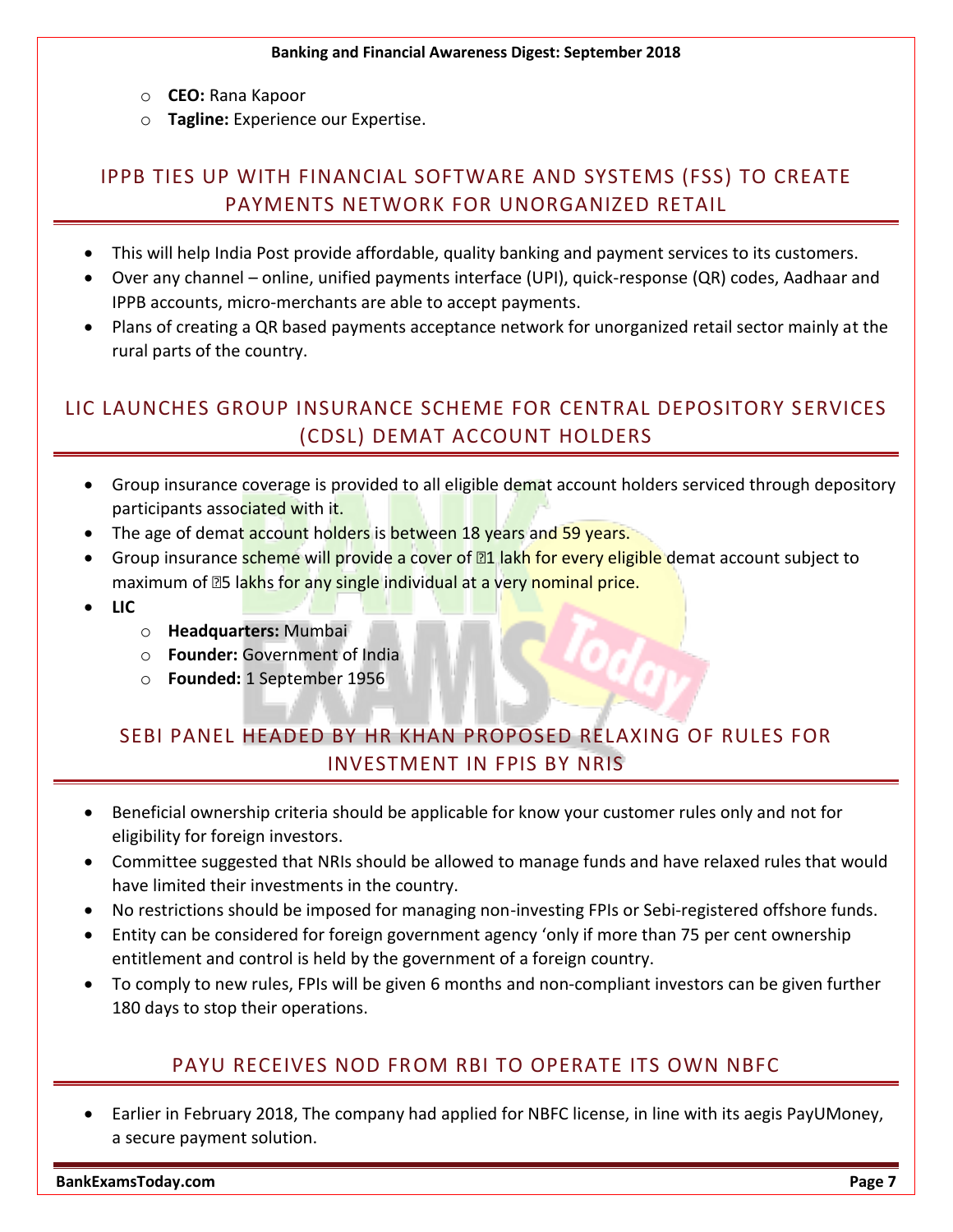- Company aims to scale up its operations and customer experience. Also planning to bolster its effort in laying the foundation for its long-term credit business, wherein it estimates that its consumer business revenues will be 40-50% within next three to four years.
- **PayU's growth so far:**
	- o Acquired Indian fintech company Citrus Pay for \$130 Mn in September 2016
	- o Launched its flagship product LazyPay, an online deferral payment option, Early 2017.
	- o Company has spent about \$265 million over the past five years in India.
	- o Crossed Rs 100 crore (\$16 million) mark for credit issuance.

### <span id="page-8-0"></span>INDIA & THE WORLD BANK SIGNED LOAN FOR US\$ 74 MILLION FOR UTTARAKHAND WORKFORCE DEVELOPMENT PROJECT (UKWDP)

- For improving the quality and relevance of training at priority Industrial Training Institutes (ITIs) and increase the number of labour-market-relevant workers through short term training in Uttrakhand.
- Loan Agreement was signed by Mr. Sameer Kumar Khare, Additional Secretary, Department of Economic Affairs, Ministry of Finance, Government of India and Mr. Jorge Coarasa, Acting Country Director, World Bank (India).
- **Project has three components:**
	- o Improving the quality and relevance of ITI Training.
	- o Increasing the number of skilled workers certified under National Skills Qualification Framework (NSQE) - Compliant Short Term Training.
	- o Policy and Institutional Development and Project Management.
- **Project –**
	- o 5-year grace period.
	- o Maturity of 17 years.
- Closing date 30th June, 2023.

#### <span id="page-8-1"></span>INDIA POST PAYMENTS BANK, BAJAJ ALLIANZ TIE UP FOR INSURANCE PRODUCTS SALE

- BALIC is the first life insurer to partner with IPPB since its launch.
- At first, simple term and Point of Sale (POS) products of BALIC will be sold through the IPPB.
- First the product will be available across IPPB's network of 3250 access points, gradually expanding to 155,000 post offices across every village, town and district in India.
- **India Post Payments Bank (IPPB)**
	- o Founded: 1 September 2018
	- o Parent organization: India Post
	- o MD & CEO Suresh Sethi

#### <span id="page-8-2"></span>WORLD BANK APPROVED COUNTRY PARTNERSHIP FRAMEWORK FOR INDIA.

For supporting its transition to higher middle- income country.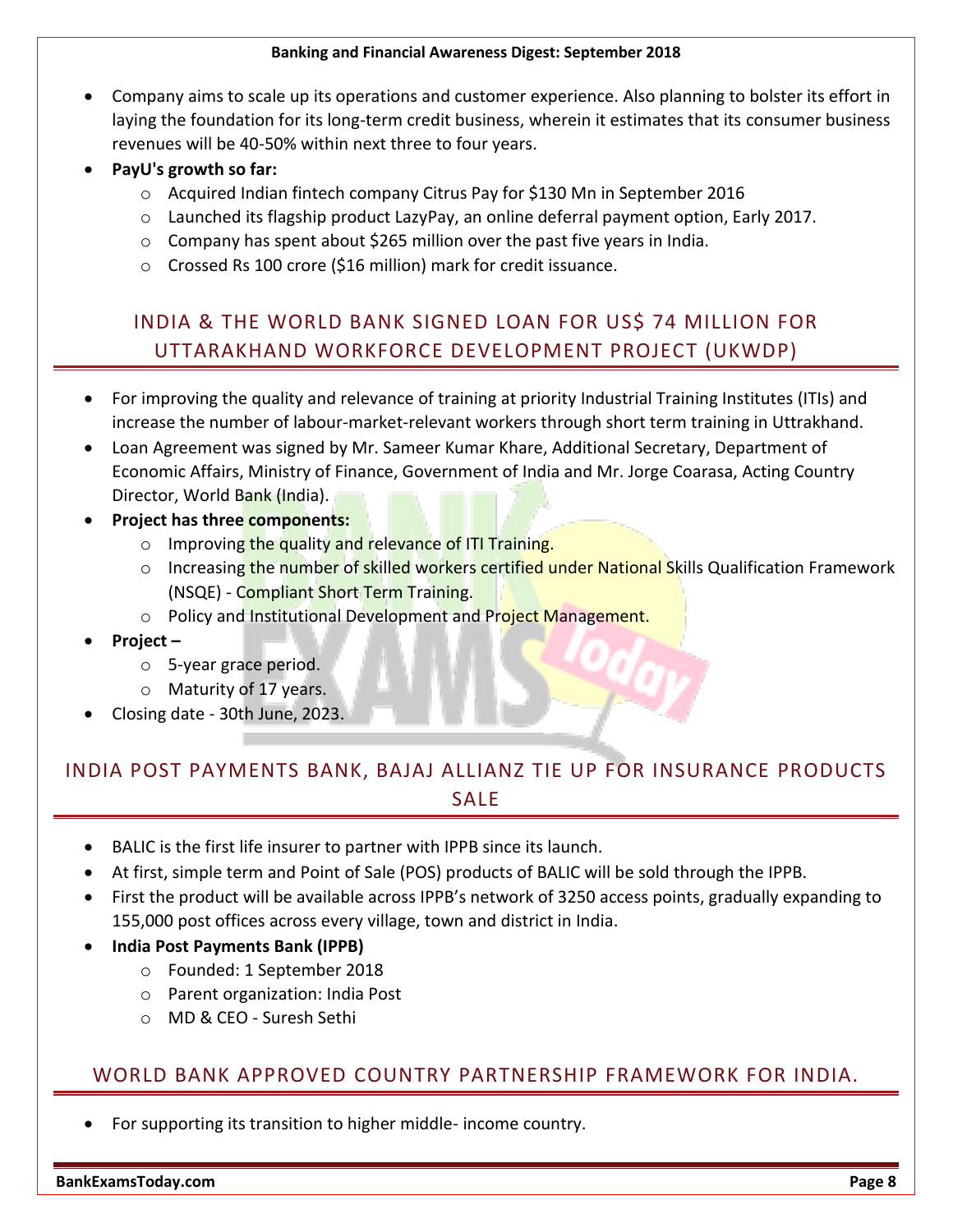- This will be done by addressing some of its key development priorities such as resource efficient and inclusive growth, job creation and building its human capital.
- Framework is expected to bring between 25 and 30 billion US Dollars in financial support from
- The International Bank for Reconstruction and Development (IBRD),
- The International Finance Corporation (IFC)
- The Multilateral Investment Guarantee Agency (MIGA).
- **World Bank:**
	- o **President:** Jim Yong Kim
	- o **Headquarters:** Washington, D.C., United States
	- o **CEO:** Kristalina Georgieva
	- o **Membership:** 189 countries

#### <span id="page-9-0"></span>IRDAI RAISED MINIMUM DRIVER INSURANCE COVER TO RS 15 LAKH FOR 2 WHEELERS AND CARS

- At present, the capital sum insured (CSI) under this section for motorised two-wheelers and private cars/commercial vehicles is Rs 1 lakh and Rs 2 lakh, respectively.
- Under Compulsory Personal Accident (CPA) cover, a minimum CSI of Rs 15 lakh provide for ownerdriver under 'Liability Only' to all classes of vehicles at the premium rate of Rs 750 per annum for annual policy.
- **Insurance Regulatory and Development Authority (IRDAI)**
	- o **Founded:** 1999
	- o **Headquarters:** Hyderabad
	- o **Agency executive:** Subhash Chandra Khuntia (Chairman)

## <span id="page-9-1"></span>RBI SHORTLISTED 5 IT FIRMS FOR IMPLEMENTATION OF CENTRALISED INFORMATION AND MANAGEMENT SYSTEM (CIMS)

- For improving data collection practices and overall validation processes.
- RBI has decided to overhaul its entire Data Warehouse and implement a new CIMS, thereby increasing the efficiency of its data management systems.
- For support with this transition, the bank called for expressions of interest (EOI) from the IT consulting space in July this year.
- The new CIMS will not only consist of a new Data Warehouse but will also include what the bank terms as a Data Lake.
- RBI's Data Lake will also include mechanisms to review and validate data through a system-to-system interface, while the storage of this data is expected to become more flexible.
- **vendors are:**
	- o Capgemini Technology Services India,
	- o IBM India,
		- o Infosys,
		- o Larsen & Toubro Infotech
		- o Tata Consultancy Services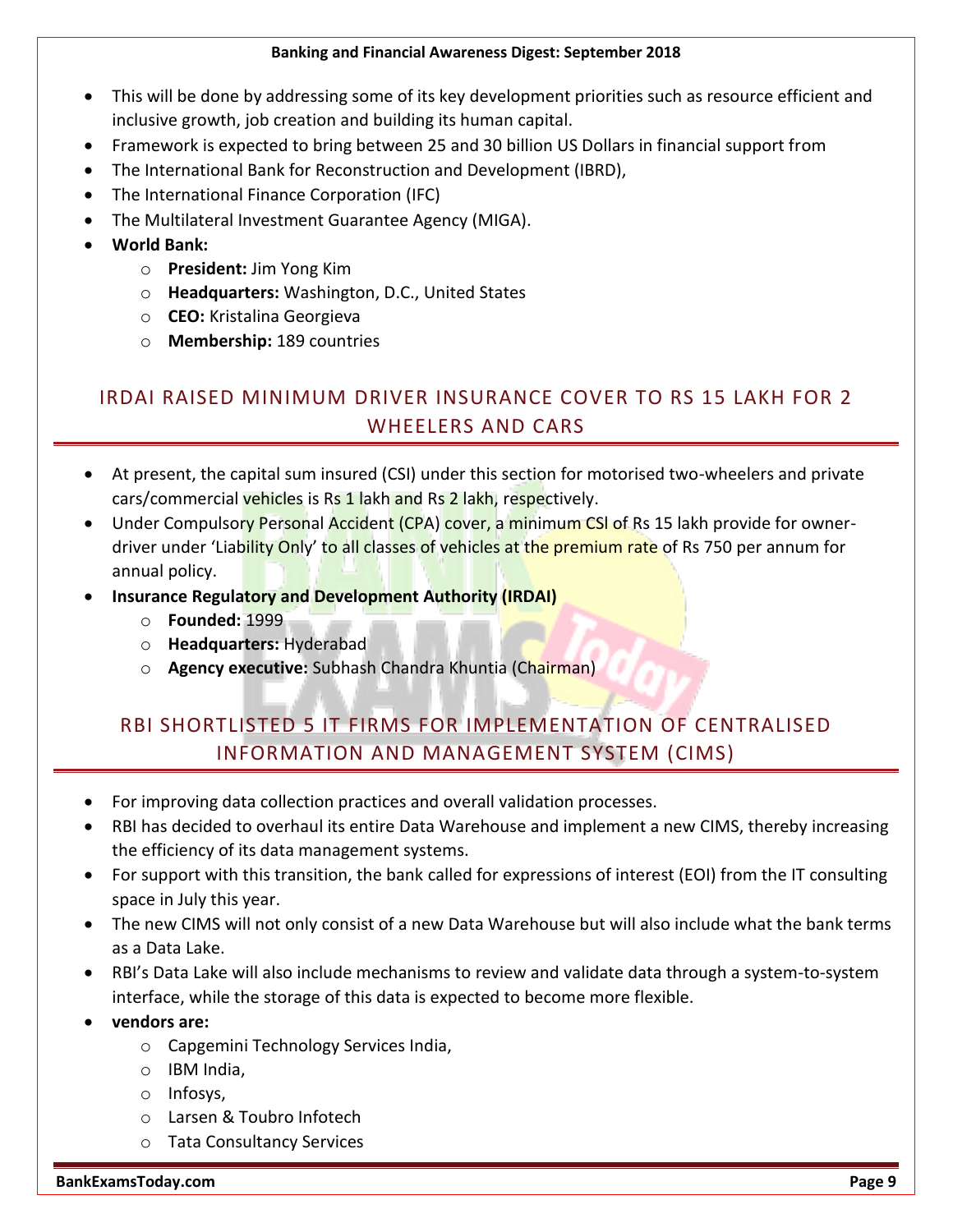## <span id="page-10-0"></span>INDIA-SOUTH ASIA TRADE HAS THE POTENTIAL TO TRIPLE TO \$62 BILLION: WORLD BANK REPORT

- Actual trade amount of \$19 billion with South Asia and \$2 billion with Pakistan.
- By Deeper regional trade and connectivity and access to South Asian regions, substituting fossil fuels by cleaner hydropower from Nepal and Bhutan, addressing mutual trust deficits, Nontariff barriers and Liberalization This could be improved.
- **World Bank:**
	- o **President:** Jim Yong Kim
	- o **Headquarters:** Washington, D.C., United States
	- o **CEO:** Kristalina Georgieva
	- o **Membership:** 189 countries (IBRD); 173 countries (IDA)

#### <span id="page-10-1"></span>YES BANK PARTNERED WITH RUPEEBOSS.COM FOR INTEGRATION OF YES MPOWER BOT

- For supporting instant loan eligibilities for its several loan products.
- Through this partnership, Yes Bank will be able to provide its loan applicants with instant information without needing to know all the details about the customer, by authorising RupeeBoss's expansive agent's network, thereby speeding up the pace of sourcing customers.
- mPower BOT integration is across digital platforms and shall be available for use across platforms like the online portal RupeeBoss.com, Magic Finmart, RupeeBoss and RupeeBoss Business Associate app.
- **YES Bank:**
	- o **Headquarters:** Mumbai
	- o **CEO:** Rana Kapoor
	- o **Tagline:** Experience our Expertise.

## <span id="page-10-2"></span>RBI EASED CASH RESERVE RULES TO ALLOW BANKS TO GET INCREASED LIQUIDITY FROM STATUTORY LIQUIDITY RATIO (SLR)

- Increased the "Facility to Avail Liquidity for Liquidity Coverage Ratio (FALLCR)" from the existing 11 per cent to 13 per cent of their deposits.
- **Effective from October 1.**
- Also, enable the banks to forge out up to 15 per cent of holdings under the statutory liquidity reserves (SLR) during liquidity coverage ratio (LCR) requirements as compared to 13 per cent now.
- <span id="page-10-3"></span>It will meet the durable liquidity requirements of the system through various available instruments.

#### ADB APPROVED \$500 MN FOR TAMIL NADU

 For a multi-tranche financing facility (MFF) that will develop climate-resilient water supply, sewerage, and drainage infrastructure in at least 10 cities.